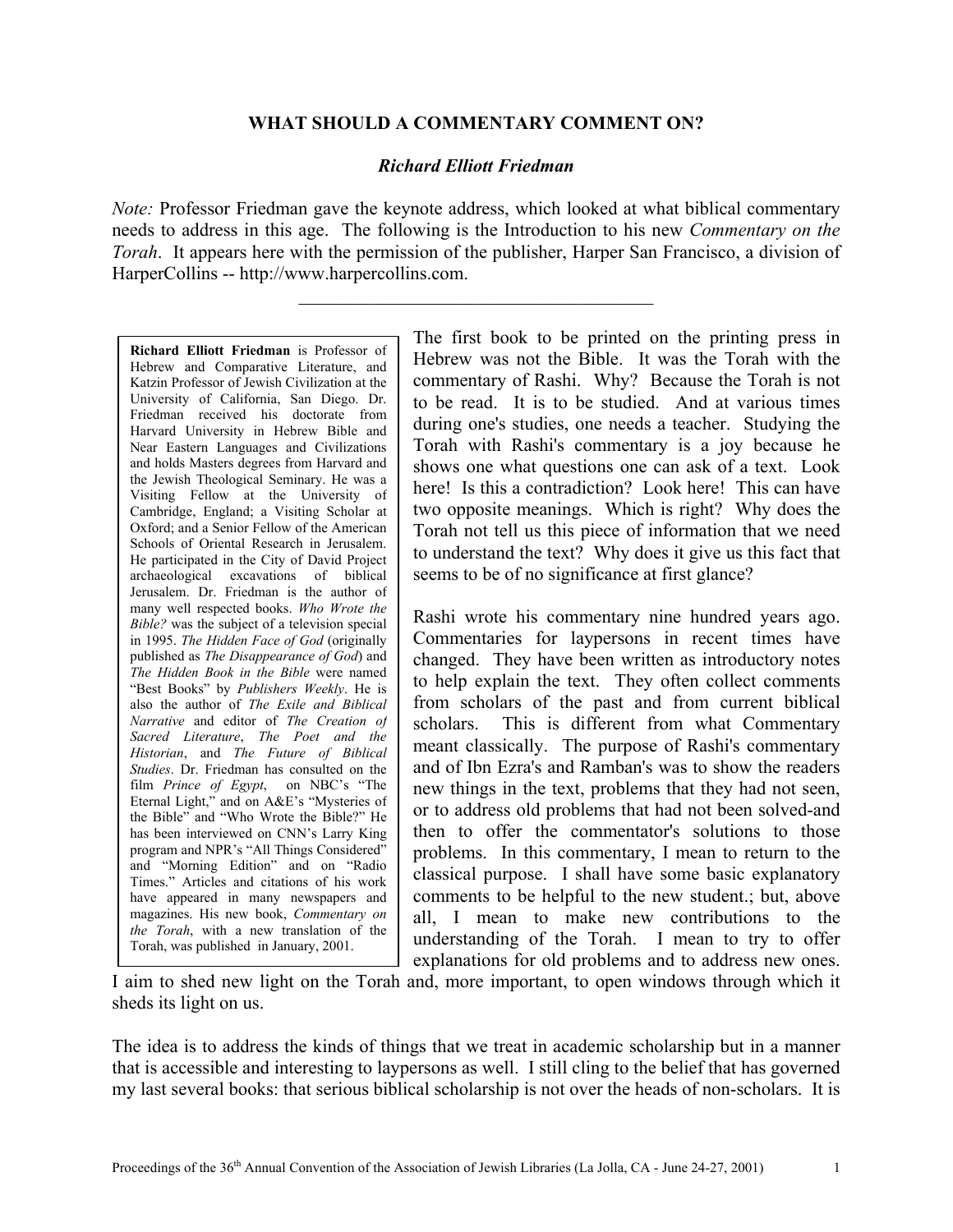possible to discuss our findings in a way that normal, intelligent people understand-and that shows them how interesting and valuable this learning is.

In this purpose, my fellow biblical scholars and I have new sources that were not available to the great medieval commentators. Through the archaeological revolution of the last two centuries, we have new knowledge of the biblical world, both of Israel and its neighbors. We know the languages that they spoke and wrote in addition to Hebrew and Aramaic: Akkadian, Canaanite (Ugaritic, Phoenician, Moabite) Egyptian, and Sumerian. We have hundreds of sites and tens of thousands of ancient texts. We have manuscripts of the Torah and of the entire Hebrew Bible, the *Tanak,* from Qumran (the Dead Sea Scrolls) that are a thousand years older than those that Rashi had. We have the use of the Greek version (the Septuagint), which together with the Qumran texts (and Samaritan and Aramaic and Latin texts) gives us a more precise knowledge of the original text. And we have the great commentators themselves. Their thinking and their conclusions are our starting-point, already at our fingertips, enabling us to learn from them and then to go farther. And we have the work of great scholars of more recent times as well.

There has developed a kind of Rashi fundamentalism in recent years. Especially in orthodox communities, it is practically heresy to question whether Rashi was ever wrong. I think that Rashi himself might have been disappointed that it would come to that. The commentators who immediately followed him-Ibn Ezra and Ramban and Rashi's grandson Rashbam-knew better. They expressed respect for Rashi, but they disagreed and offered alternatives to his comments. Rashi's commentary served for nearly a millennium. There is still much that is useful in it, and it can be valuable for millennia to come. But we also need new commentary for the coming generations, in the light of a world of new knowledge and new questions and new needs.

What Rashi and the other commentators taught us to do was to look at a text critically. They were teaching us to do philology: the art of reading well. Reading with care. Thinking about what the words mean. It is thus ironic that some people have become Rashi fundamentalists. They have learned not to read the Torah critically but to parrot the critical reading of Rashi. And they do not read Rashi critically. Though Ibn Ezra and Ramban questioned Rashi and pointed out where they thought he was wrong, more recent generations of teachers have lost faith in their own knowledge and judgment, and so they risk failing to relate the Torah to the lives of their people. But something has happened in the present generation. There have been great scholars, and they have acquired new sources of information: archaeology, knowledge of the ancient Near East, literary sensitivity, and knowledge of the social sciences. And so it is time for new commentaries-not to replace the classical commentators, but to join them.

My commentary is meant to do that: to be in the tradition of the classical commentaries but to use this new learning. There are many volumes of such new commentary, but they are mainly on single books of the Bible, sometimes gathered into collections of volumes on the Torah or on the whole Bible. There have been few that follow the tradition of being a single scholar's commentary on the Torah as a whole. Some take the form of introductory footnotes on a translation. I mean to do the opposite: precisely to show how united and connected the whole Torah is, and to try, like the commentators who are our starting-point, to relate it to life. In this respect the most useful part of my preparation for writing this commentary was to attend study groups for laypersons on the weekly reading of the Torah. Every week I attended one such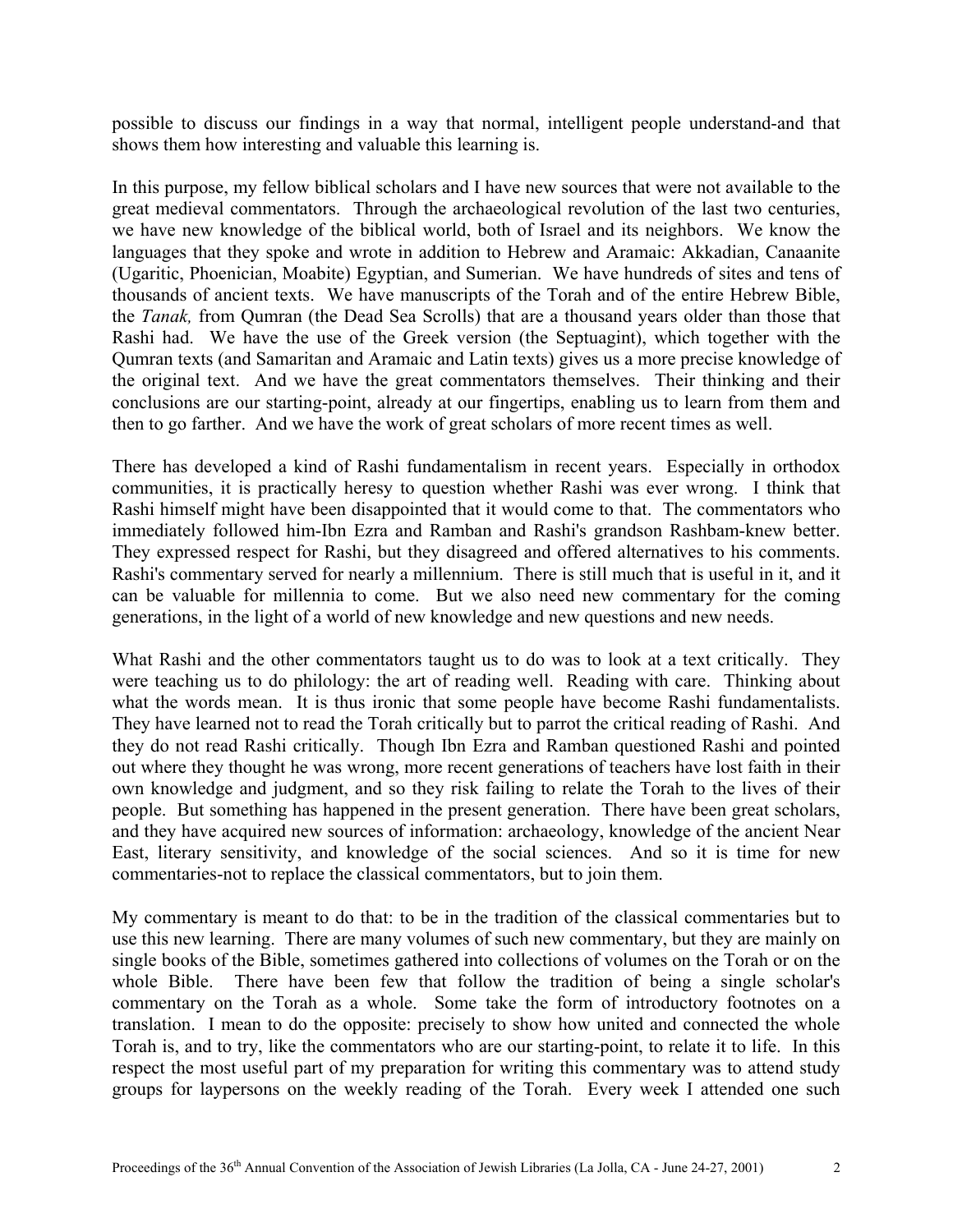group led by an orthodox rabbi and another led by a reform rabbi. And I had grown up studying with a conservative rabbi. Various commentaries were on the table when we studied. What I found was that none of those commentaries was answering the kinds of questions that the people at the tables were asking.

I have been attracted to synthesis. That is what I did in *Who Wrote the Bible?* and in *The Hidden Face of God*. A commentary, however, seems to be the opposite sort of human enterprise and thinking: a focus on the small, the individual insight, shedding light on the meaning of a single word, relating two adjacent passages. What I mean to do in this commentary is both: to interpret and shed light on individual words and passages-to try to find new solutions for classic problems, show cases of beauty of wording and profundity of thought-but also to show how intricately, how *essentially* connected all of it is, how logical its progression is, how essential the early stories are to what follows them, and how essential the *later* stories are to what precedes them!

The classical commentaries were a product of Europe, written before the discovery of the New World. My commentary is a product of that New World, coming at the end of the century in which that New World stepped into a prominent place in world history. And, extraordinarily, it was also the century in which Israel was reborn in its location on the tip of Asia. The classical commentaries came at the midpoint between the end of old Israel and the rebirth of new Israel. Rashi came about nine hundred years after the destruction of Israel, and we have seen the rebirth of Israel about nine hundred years after Rashi.

I shall make my comments in terms of the text itself, not in terms of the history of scholarship. That is, there is no apparatus of footnotes and citations of recent scholarly articles and books. I trust that I have done enough of that in my past books and articles to establish that I know and respect the scholarship of my field. But the purpose of this book is different. It is to make comments that reflect the conclusions I have reached in the light of the state of the field of biblical studies and in light of my own research. The exceptions will be the references to my teachers and to my colleagues (and visiting colleagues) here at my own institution, whose direct, personal communications must be acknowledged. I shall sometimes cite the classical commentators, mainly to set the work into the context that they formulated.

I stand between two poles of other kinds of commentary: midrash and critical scholarship. For example, in the case of the near-sacrifice of Isaac, at the end of the story it says "And Abraham returned to his servants." It does not mention Isaac. Some midrashim suggested that Isaac was in fact sacrificed (and later returned to life). Critical scholarship, too, has raised the startling possibility that in the original version of the text Isaac was actually sacrificed and that this story was changed by someone who found such an ending inconceivable. I am familiar with both of these interpretations. They are intriguing and worthy of study and analysis, acceptance or rejection. But they are simply not the kind of commentary that I am doing in this book. Here I am doing my best to understand and to help others to understand the meaning of the text that we have called the Torah for two and a half thousand years. Like Rashi, I am trying to do what is known as *pesat*-pursuing the straightforward meaning of the text.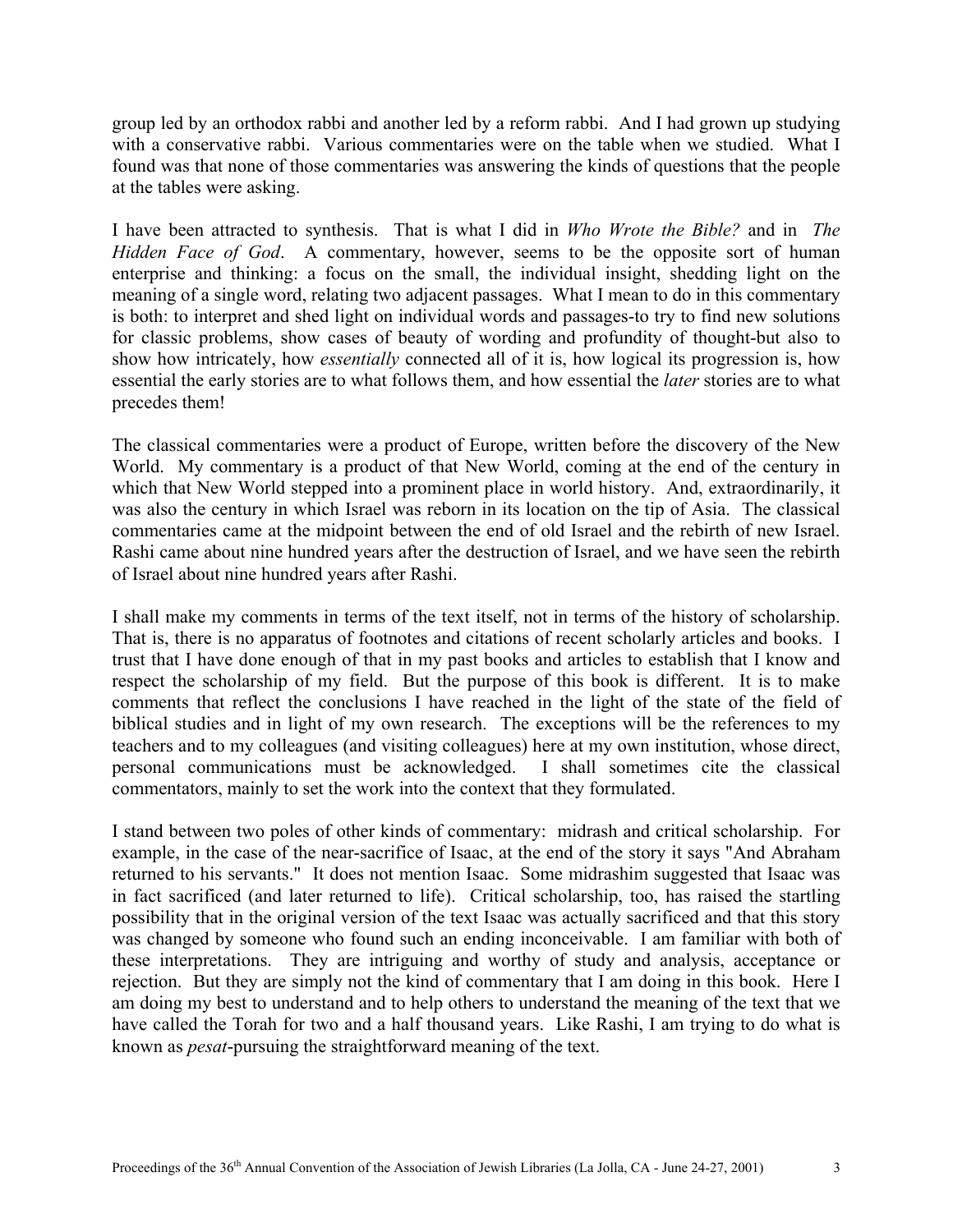I shall comment on the usual textual, literary, historical, and linguistic matters that biblical scholars pursue, including meanings of terms, and differences in the surviving versions of the text. But, in making comments in these areas I shall try to show why they matter. They are not arcane points, of interest only to scholars. They make a difference in what the Torah says and what it means. In any case, the matters I raise are not just about the text's literary and historical qualities but also about its moral messages.

Some readers will be surprised to find that I shall *not* comment on the Torah's authors and sources. I have already written two books on this subject (*Who Wrote the Bible?* and *The Hidden Book in the Bible*) and a number of articles. For those who are interested in those questions, I refer them to those works and to other works of scholarship of the last century that deal with those questions of how the Torah came to be written. But, the question for this commentary is: now that it has been written, what does it mean to us?

On my Bar Mitzvah my rabbi's gift to me was a copy of the Torah with a commentary. On the first page he inscribed a classic line: "Turn it over, and turn it over, because everything is in it." I do not know if everything is in fact in it, but I do know after spending a large part of my life turning it over and over that I am still finding something new all the time.

This commentary includes a new English translation of the Torah. I never had any desire to be a translator. I have done a new translation for the sole reason that none of the existing translations was adequate for my purpose. One of the recent translations uses English idioms and paraphrases a great deal, so that it reflects the translators' judgments of what the original Hebrew says. That is fine for some purposes, but, even when I agree with their judgments, I think that a translation that goes with a commentary should reflect more closely the words of the Hebrew. The commentator can explain any unusual Hebrew idioms in the comments when necessary. Another recent translation has as its stated aim to give an English reader the *feeling* of the original Hebrew. Whatever my judgment of how well it succeeds in giving the feeling of Hebrew to a reader who does not know that language, such a project is still not the point of a translation that goes with a commentary. The purpose of a commentary's translation, rather, is the same as the purpose of the commentary itself: to make clear what the Torah says-and what it means-so one can learn from it for one's life today.

In addition to the divisions by chapter and verse, the translation and commentary are divided according to the traditional portions designated for weekly reading in synagogues. Each weekly portion-the *parashah*-is identified by its title at the appropriate place in the text. I hope that this will make this commentary useful to study groups who follow the weekly readings, and to individuals who wish to study the text with these comments on a weekly basis. I mean it to be useful to everyone who wants to study-and not just read-the Torah.